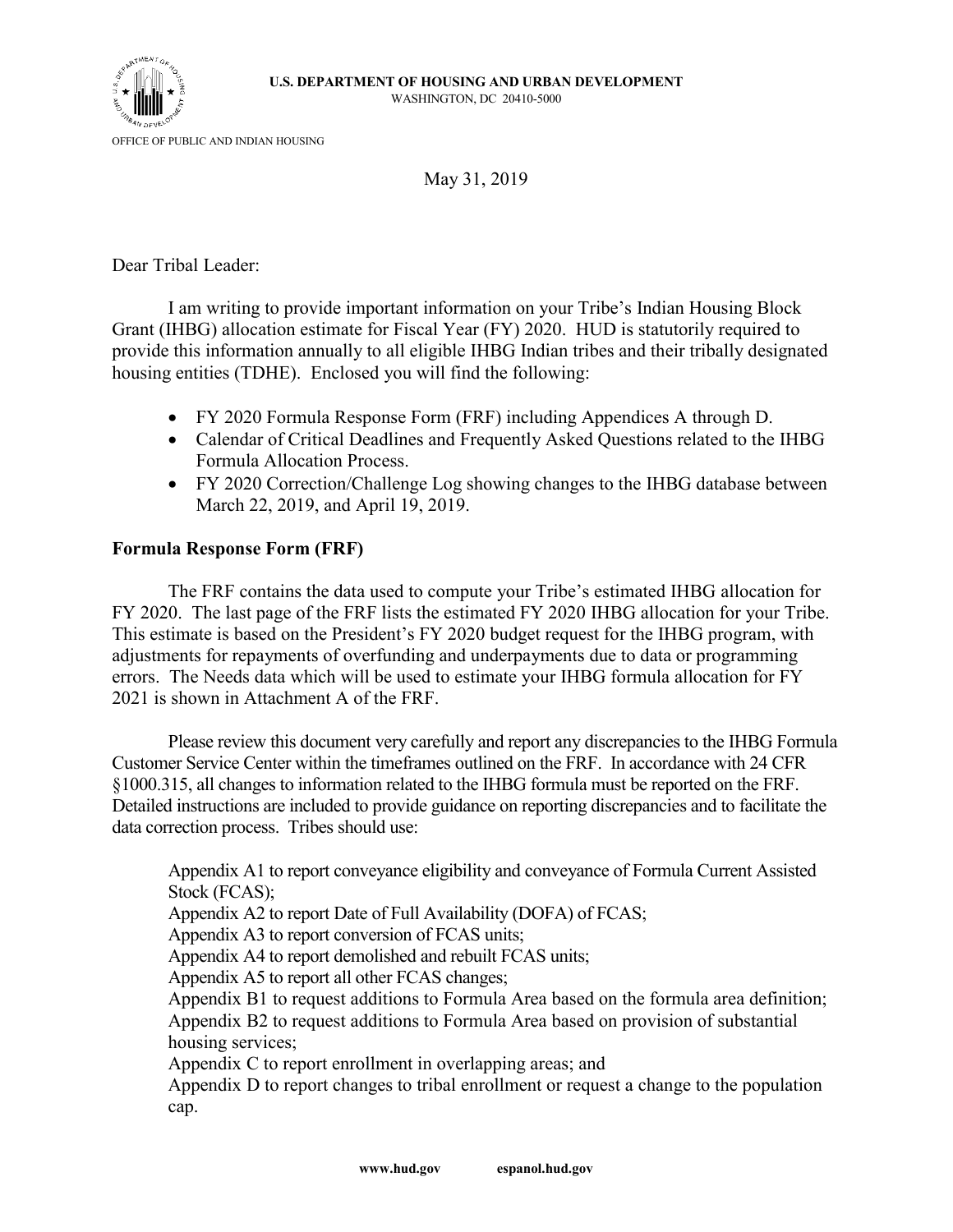In accordance with Section 302(b)(1) of the *Native American Housing Assistance and Self-Determination Act,* 25 U.S.C. § 4152(b)(1), Mutual Help and Turnkey III units developed under the United States Housing Act of 1937 that are conveyed or eligible to be conveyed prior to the start of the federal fiscal year (October 1), will cease to be eligible as FCAS in the following fiscal year, unless the tribe can demonstrate that a unit has not been conveyed for reasons beyond its control. By the terms of their Mutual Help and Occupancy Agreements, such units are eligible for conveyance no later than 25 years from the inception of those agreements, which generally corresponds to the DOFA.

Accordingly, all units within a project that has reached its DOFA in FY 1994 can no longer be considered as FCAS. As applicable, HUD has removed these units from the Tribe's FCAS data, as shown in the FCAS section of the FRF. If your Tribe believes that any of these units are still eligible as FCAS, please identify the project and unit number and provide the necessary information in accordance with the FRF as follows:

- 1. If the unit was converted to and is currently managed as a Low Rent unit, provide the information required in Appendix A3.
- 2. If there is a subsequent homebuyer, or the unit is still within the term of its lease-toown agreement, please provide the information required in Appendix A5, including the date that the current agreement was signed and the termination date of the agreement.

Under 24 CFR §1000.319, IHBG recipients are responsible for verifying and reporting changes to their FCAS on the FRF. As an IHBG recipient, if your Tribe does not report changes on the FRF in a timely manner and receives an over-payment based on ineligible units, your Tribe will be required to repay the funds within five fiscal years. Tribes will not receive backfunding for any FCAS eligible units that were not reported in a timely manner.

## **FY 2020 IHBG Formula Allocation Estimate and Calculations**

HUD based the estimated IHBG formula allocation on the President's FY 2020 budget request of \$600,000,000, of which approximately \$598,000,000 would be available for the formula. Please keep in mind that the actual appropriation may differ, thus affecting your Tribe's final FY 2020 formula allocation. In addition, your final FY 2020 formula allocation may vary from this estimate resulting from your Tribe's or other tribes' pending corrections and/or challenges to the data reported on the FRF.

As in prior years, the Needs component of the IHBG formula was estimated using singlerace and multi-race Census data. The amount of each tribes' allocation was estimated based on the greater of the two, pursuant to the language in the President's Budget. The Needs section of the FRF indicates which data was used to calculate your Tribe's estimated IHBG formula allocation.

The Needs component also incorporates minimum needs funding. In accordance with 24 CFR §1000.328, tribes receiving less than \$200,000 under the FCAS component of the IHBG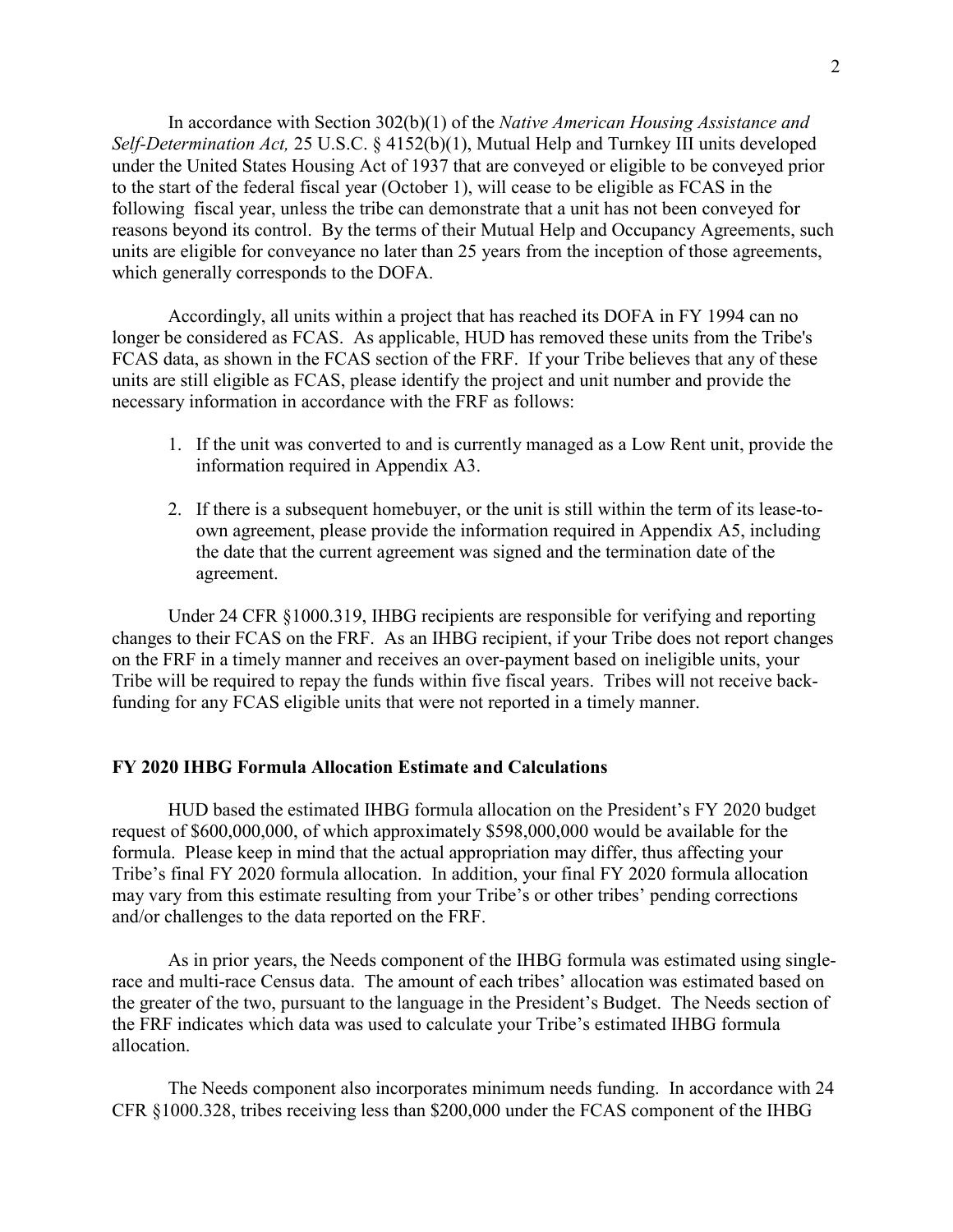formula and have households at or below 80 percent of median income are eligible to receive a minimum IHBG allocation under the Needs component. The minimum funding is equal to 0.007826 percent of the available appropriations for a fiscal year, after set-asides. In the FY 2020 IHBG formula allocation estimate, this amount is \$46,799. This calculation may have impacted your Tribe's individual FY 2020 estimated IHBG allocation.

In accordance with 24 CFR §1000.329, the IHBG formula must also establish a minimum IHBG allocation when there are carry-over funds. Since it is unknown if there will be carry-over funds for the FY 2020 allocation, a minimum IHBG allocation is not included in the IHBG allocation estimate, but will be implemented in the final IHBG allocation provided there is carryover.

In addition, 24 CFR §1000.342 adds a new Undisbursed Funds Factor (UDFF) in the IHBG formula. The UDFF requires specific IHBG formula calculations when tribes with an initial IHBG allocation of \$5 million or more have undisbursed IHBG funds in the Line of Credit Control System (LOCCS) on October 1, in an amount greater than the sum of the prior three years' initial allocation calculations**.** Since the amount of undisbursed funds remaining in LOCCS on October 1, is not yet known, this provision is not implemented in the IHBG allocation estimate. However, this factor will be applied in the IHBG final allocation.

## **Other Supporting Documents**

The **IHBG Formula Allocation Critical Deadlines and Frequently Asked Questions** lists important deadlines, contact information for customer service, and a summary of frequently asked questions. All corrections to FCAS, Tribal Enrollment, and Formula Area must be submitted by **August 1, 2019**, to be considered for FY 2020 IHBG allocations. Census challenges must be submitted by **March 30, 2020**, to be considered for the FY 2021 IHBG allocation.

The **IHBG Correction/Challenge Log** shows the status of requests for correcting or challenging IHBG data that HUD received between March 22, 2019, and April 19, 2019, the last time the data was changed before the IHBG formula allocations were calculated.